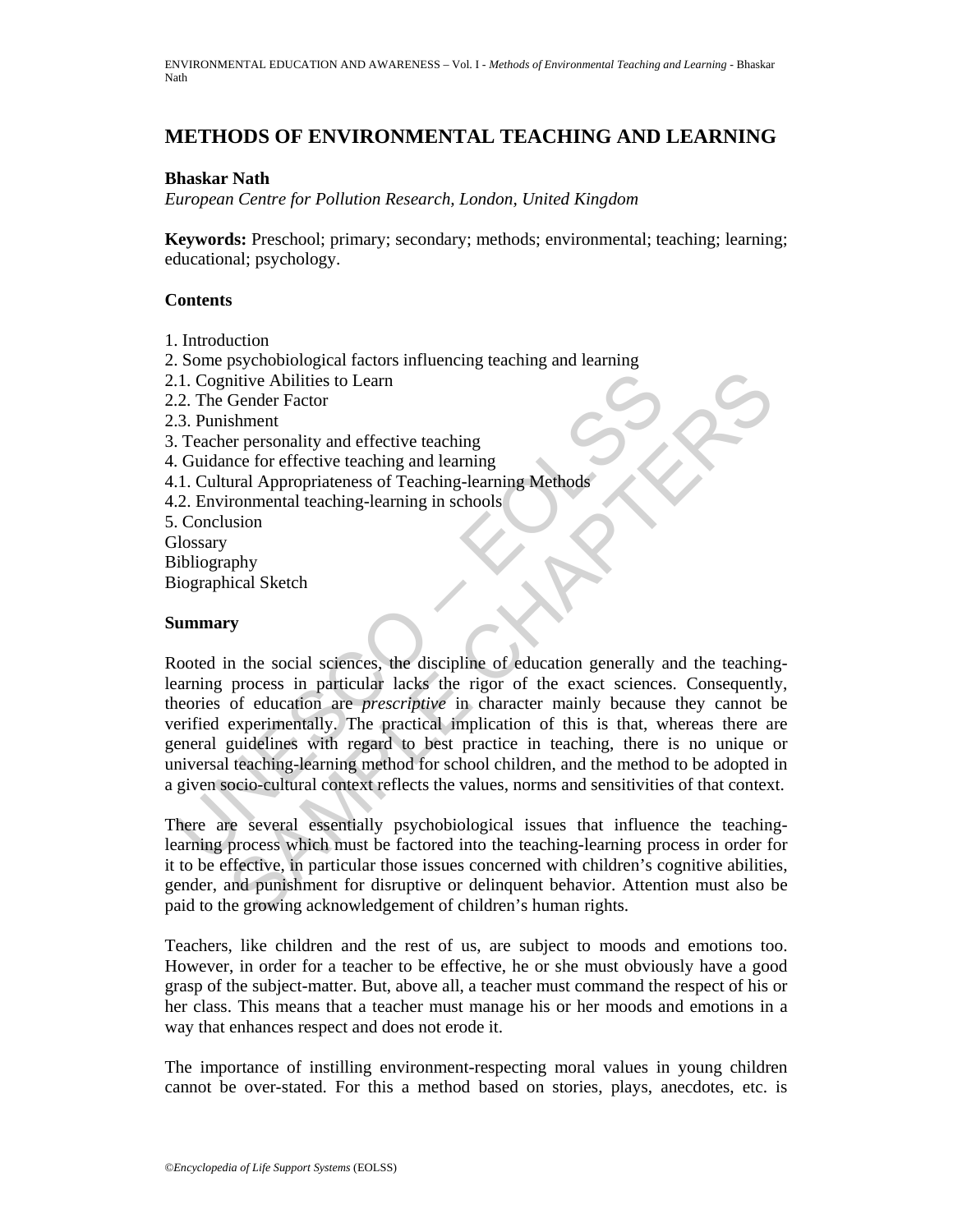suggested. This method, which through the ages has proved to be very effective especially in cultures with deeply embedded religious or philosophical traditions, is strongly suggested for young children in all cultures.

## **1. Introduction**

A scientific theory is *descriptive* in three senses: (a) it describes, in terms of one or more cause-effect relationships, what is likely to happen under a given set of circumstances; (b) the result(s) predicted by the theory can be verified experimentally; and (c) the experiment(s) used for verifying theory, when repeated, will always give the same result.

In education on the other hand, as in the Social Sciences generally, theories tend to be *prescriptive* in the sense that an educational theorist stipulates a set of conditions that must be satisfied in order for a particular outcome to ensue. One may theorize, for example, that if truancy among school children is eliminated, they will grow up to be responsible and educated adults. However, there is no historical, anecdotal or other evidence to support the theory, neither is it possible to test its repeatability. It is for these reasons that theories of education are not scientific, and neither are teachinglearning methods for conventional or environmental education.

In psychology there are different theories of education that provide insight into how teaching and learning take place and the mechanisms involved in the teaching-learning process. Educational psychologists provide much useful information gained from experimental results, observations and experience, on the basis of which they have formulated general guidelines for effective teaching and learning. It is emphasized, however, that they are only guidelines and certainly do not constitute the blueprint of an ideal or universal teaching-learning methodology.

netation on the other hand, as in the Social Sciences generally, the exerciptive in the sense that an educational theorist stipulates a set channels the satisfied in order for a particular outcome to ensue. One near and ex tive in the sense that an educational theorist stipulates a set of conditions that since it is satisfied in order for a particular outcome to ensue. One may theorist stipulates in the sense of conditions that if truancy am The plain fact is that there is no unique teaching-learning method valid for children everywhere. How effective a certain method turns out to be in practice for a given class is determined by a host of factors ranging from the socio-cultural setting through personality traits to moral and cultural values of the society in question. It would therefore be perverse to imagine that a given method, which works well in a particular stratum of a certain society, would work equally well in a different stratum of the same society, or in another society with completely different socio-cultural norms, values, tradition and sensitivities. In other words, other things being equal, in order to be effective a teaching-learning method for children must be culturally appropriate to the society in which it is to be implemented. The culture-specificity of preschool, primary and secondary education is a very important factor that must be carefully considered especially in designing the pedagogic element of curricula.

What is children's education for, anyway? Most, and probably all, parents would respond to this question by saying that it is something that would unlock the child's full potential to grow up to be a law-abiding, responsible citizen with a good job and capacity for enjoying life to the full. Thus the purpose of school education would appear to be to prepare children for taking their place as valued members of society in adulthood. To this end job and career prospects become important considerations,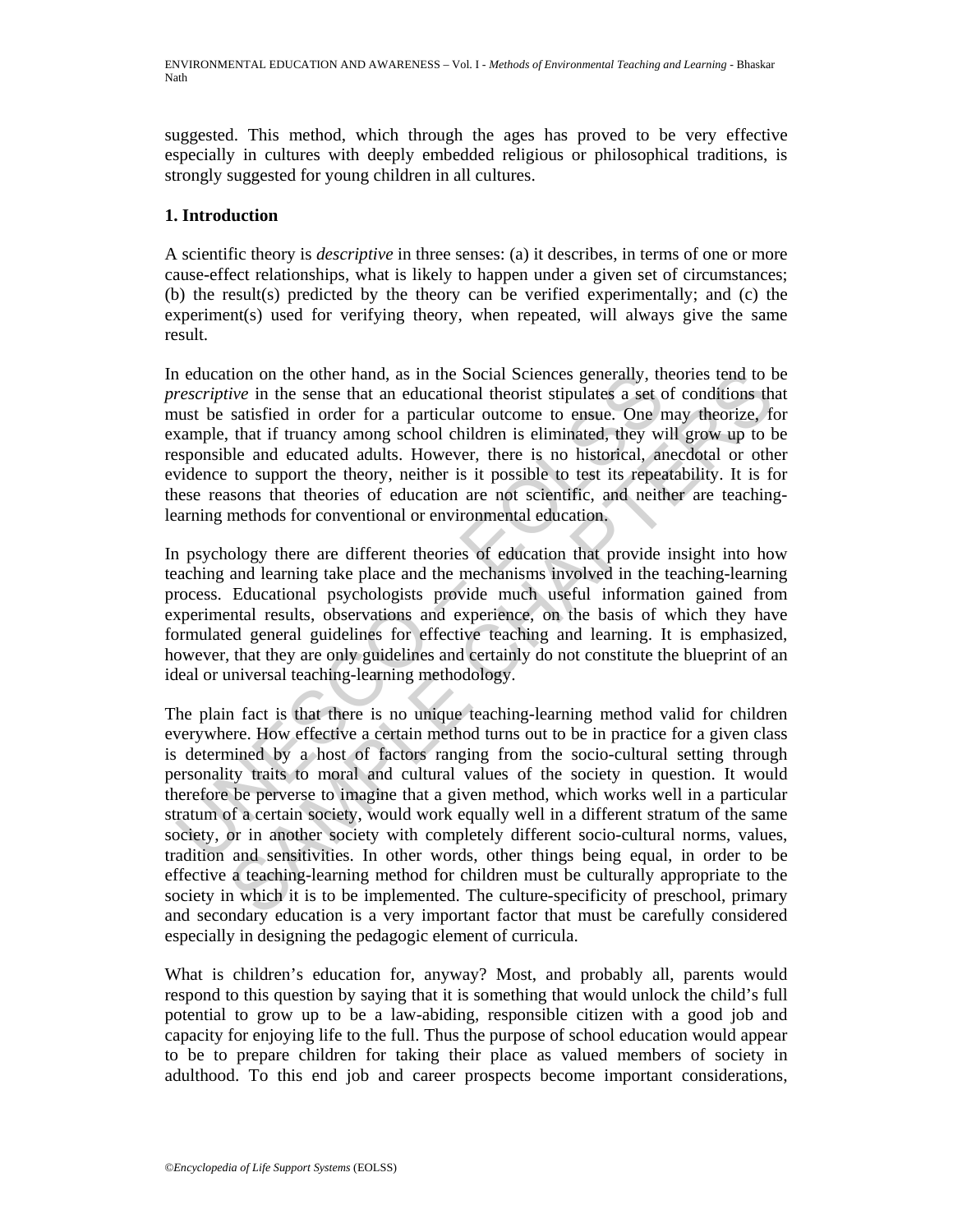certainly in the final years of secondary schooling (also see 4.2 of Chapter Environmental Curricula Development for Each Age Group).

Like engineering and medicine, among others, environmental disciplines are now becoming (and have already become in many societies) professional disciplines with well defined career structures. From this perspective there is little or no difference in generic pedagogy between conventional secondary level subjects such as biology or chemistry on one hand, and environmental subject such as ecology or air pollution on the other. The same structured approach comprising face-to-face teaching, homework, laboratory and field work, etc. applies to both at the secondary level.

at must not merely be to create and/or serve yet another professional cadminum in statil those moral values from early childhood that would engender<br>atture and the environment (also see Sections 4.1 and 4.2 of *Import*<br>at merely be to create and/or serve yet another professional cadre. It must also b<br>those moral values from early childhood that would engeneed reep respect<br>of the environment (also see Sections 4.1 and 4.2 of *Importance of* In our considered opinion, however, the purpose of teaching environmental education must not merely be to create and/or serve yet another professional cadre. It must also be to instill those moral values from early childhood that would engender deep respect for nature and the environment (also see Sections 4.1 and 4.2 of *Importance of Teaching Environmental Education at an Early Age*). For it is only then that individuals would be ready and willing to accept their responsibility for environmental protection and to adopt less consumptive and less polluting lifestyles without which sustainable development will forever remain an enticing but distant mirage. In other words, the focus of environmental education must also be to instill strong and enduring moral values in the young *vis-à-vis* nature and the environment. And it is this that should distinguish teaching-learning methodology for environmental education from that for conventional education. Also see last paragraph of Section 4.2, *Environmental Curricula Development for Each Age Group*.

In what follows in this chapter we will discuss the above and related issues concerning methods of teaching and learning for environmental education.

## **2. Some Psychobiological Factors Influencing Teaching and Learning**

In chapters *Importance of Teaching Environmental Education at an Early Age* (Section 3) and *Environmental Curricula Development for Each Age Group* (Section 2) we discussed a number of psychological issues that underpin the teaching-learning process. In this section we draw attention to some other issues of educational psychology that refer in particular to teaching-learning methods. All these issues apply equally to conventional and environmental education.

## **2.1. Cognitive Abilities to Learn**

## **2.1.1. Role of Cognition in Learning**

Psychologists hold differing views on the nature of the teaching-learning process itself and exactly what it involves. Current knowledge of both is far from complete however, and, not surprisingly, much of pure and applied research in psychology is devoted to unraveling the process and its various aspects. Historically, the learning process and all its aspects played a major part in promoting psychology as a *bona fide* scientific discipline. Psychologists generally agree that learning is a *hypothetical construct* in the sense that it cannot be directly observed, but can only be inferred from observable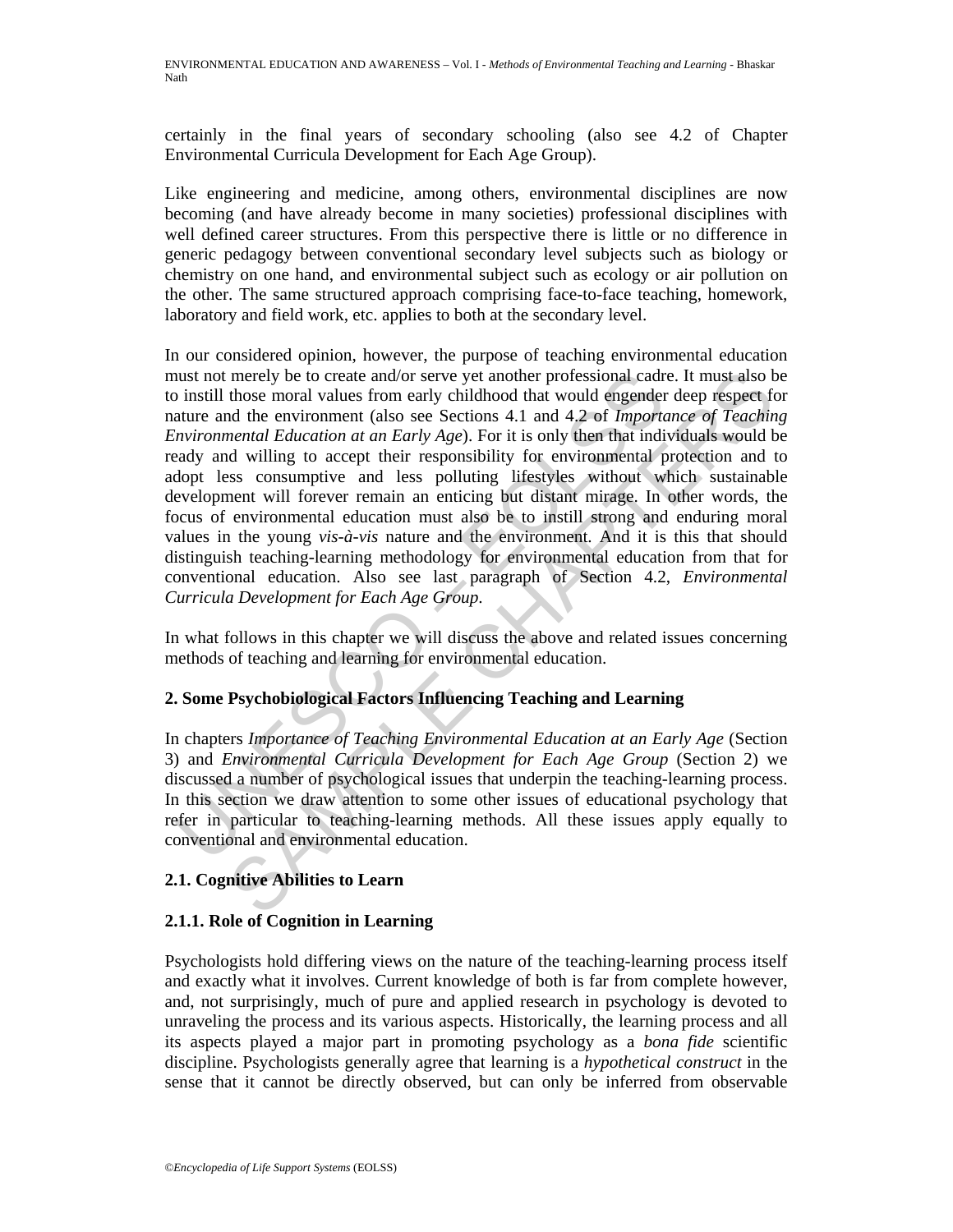behavior. And that it brings about a relatively permanent change in an individual's behavior due to his or her past experience. However, there is considerable disagreement over exactly what changes take place within the individual during learning, the mechanism(s) that bring about those changes, and the kind(s) of past experience involved in the process.

There are two approaches to inferring the impact of learning from observable behavior, and they divide the psychological community into two distinct camps. The *behaviorist*  camp studies overt, behavioral changes brought about by learning, while the *cognitive*  camp focuses on cognitive changes that are essentially covert. Both approaches have important implications for the measurement of pupil (and student) performance in formal education following a teaching-learning episode. Conventional methods of written and oral examinations are largely based on the demonstration of cognitive skills by learners gained from learning. However, over the years these methods have been the subject of two main criticisms: over-reliance on performance under the stressful and artificial conditions of examinations; and long-term psychological damage that failure in examinations can cause to children.

ritten and oral examinations are largely based on the demonstration or<br>learners gained from learning. However, over the years these methological of two main criticisms: over-reliance on performance under<br>trificial conditio nd oral examinations are largely based on the demonstration of cognitive skill<br>are systing and from learning. However, over the years these methods have been this<br>of f two main criticisms: over-reliance on performance unde From experience we know that as a normal child grows up, his or her cognitive abilities increase enabling the individual to understand and analyze increasingly complex events, situations and problems, and his or her behavior matures as a result. With regard to learning behavior, however, there are important differences between very young children and those with learning difficulties on one hand, and older children and adults on the other, as revealed by a variety of *operant conditioning* (see glossary) experiments. For example, Dugdale and Lowe (1990) showed that in the main these differences can be attributed to the child's language development. This suggests that a child with well developed language skills is more efficient than others at learning behavior through cognition (the so-called rule-based or language-based forms of learning). It is interesting to note in this context that it is precisely for this reason that conventional *behavior therapy*, based on the principle that human behavior can be manipulated by conditioning, is losing ground to modern *cognitive behavior therapy* whose central tenet is that behavior can be changed by improving an individual's cognitive abilities. This relatively recent development has important implications for the teaching-learning process which teachers should take particular note of. .

## **2.1.2. Learning and Other Abilities**

It is important to understand the links between learning and other abilities. We know from commonsense that a normal child's learning and development are closely interlinked, usually the former being directly proportional to the latter. And that learning is a cumulative process in the sense that at a given stage of a child's development, his or her ability to learn is influenced by learning (knowledge and skills) accumulated up to that stage (Howe, 1980).

Regardless of the subject being taught, a child (or an adult for that matter) will not make progress in learning if his or her reasoning, and ability to grasp and analyze concepts, falls short of what is required. This is common knowledge. Yet, many teachers often fail to make a correct assessment of the cognitive (thinking) abilities of children at different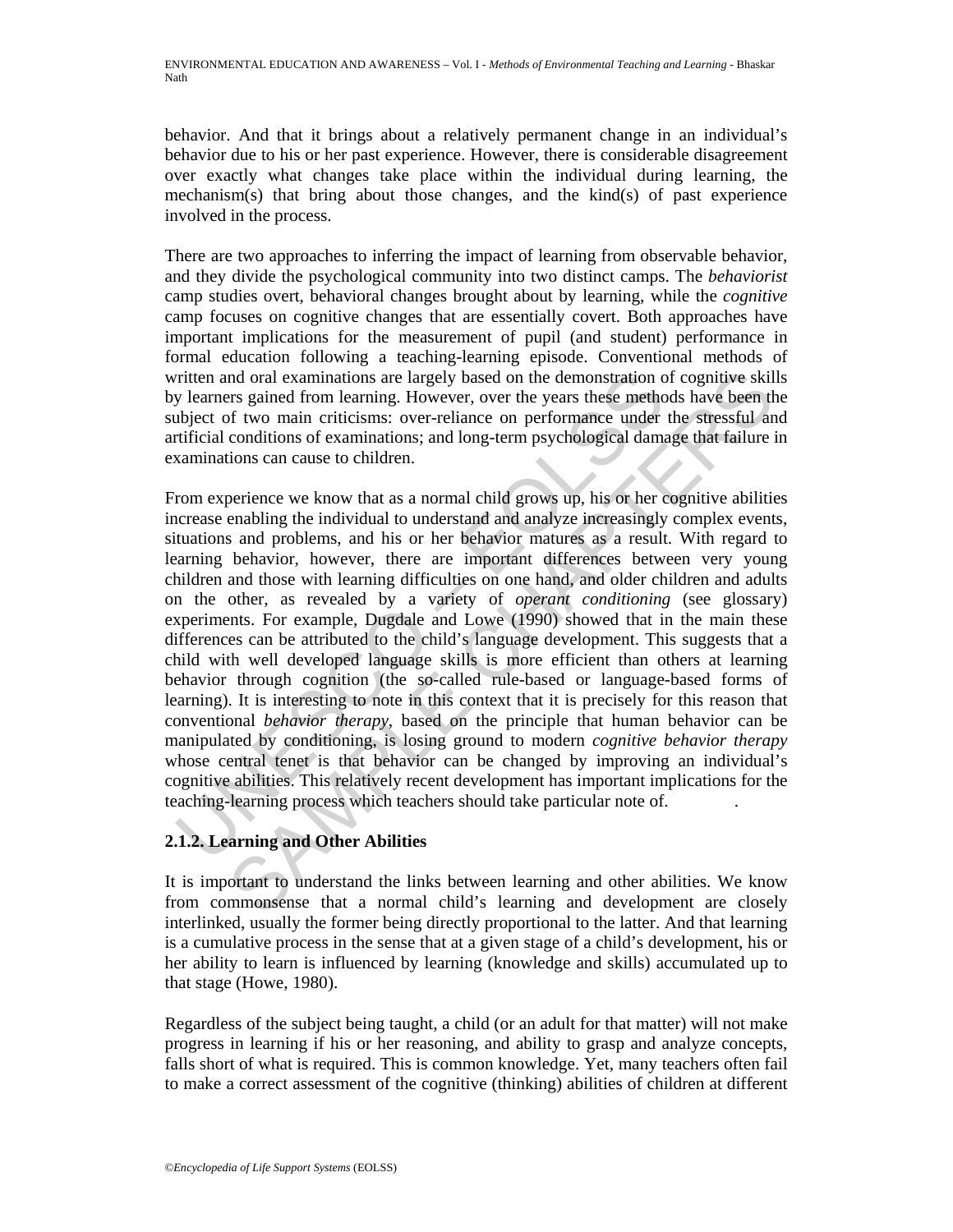stages of their development required to assimilate what is being taught, and this is one of the major reasons why sometimes the teaching-learning process breaks down.

Using the computer analogy of an individual's cognitive mechanism as an informationprocessing system, a teacher needs to do the following on which the teaching-learning method should be founded (based on Fontana (1995)):

- Identify the key elements a child needs to recognize in order to master what is being taught. In the case of arithmetic, for example, these elements would be numerical and logical skills that must be commensurate with what is being taught.
- something like this to young children when teaching how to add: "to three sweets make five sweets" and explain how 'two', "three' a<br>what they already know about numbers. Given young children's rind<br>uniform and the uniform thing like this to young children when teaching how to add: "two sweets ander the sectes make five sweets" and explain how 'two', 'three' and 'five' refer the sectest mation, reference to sweets is likely to generate relev • Determine how best to relate these elements to each other and to child's existing knowledge to generate meaning and/or relevance. For this the teacher may say something like this to young children when teaching how to add: "two sweets added to three sweets make five sweets" and explain how 'two', 'three' and 'five' refer to what they already know about numbers. Given young children's natural hedonistic inclination, reference to sweets is likely to generate relevance of what is being taught to *their* world (see Sections 2.4 and 4.1of *Environmental Curricula Development for Each Age Group*).
- Ascertain the form (association for example) in which these elements be best stored in memory.
- Determine the means by which these elements can best be retrieved and used by children to solve new problems.

In order to enhance children's cognitive abilities, they must be given sufficient help with the intellectual processes listed above. Interested readers are referred to Fontana (1995) who describes them in greater detail.

TO ACCESS ALL THE **14 PAGES** OF THIS CHAPTER, Visit: http://www.eolss.net/Eolss-sampleAllChapter.aspx

#### **Bibliography**

- - -

Dugdale N and Lowe C F (1990), 'Naming and stimulus equivalent', in D. E. Blackman and H. Lejeune (Eds.) *Behaviour Analysis in Theory and Practice: Contribution and Controversies*, Lawrence Erlbaum, Hillside, New Jersey, USA. [In this chapter the author suggests that a child with well developed rulebased or language-based skills is more efficient than others at learning behavior through cognition].

Durkin K (1995), *Development Psychology: From Infancy to Old Age*, Blackwell, Oxford. [Included in this excellent text is author's observation, based on published literature, that there is a great deal of controversy among psychologists about differences between the sexes in terms of cognitive and other abilities].

Fontana D (1995), *Psychology for Teachers* (third edition), Palgrave, Basingstoke, United Kingdom. [This text gives a comprehensive and practical guide to psychology for teachers, taking into account new classroom research findings and the widening range of teachers' concerns and responsibilities].